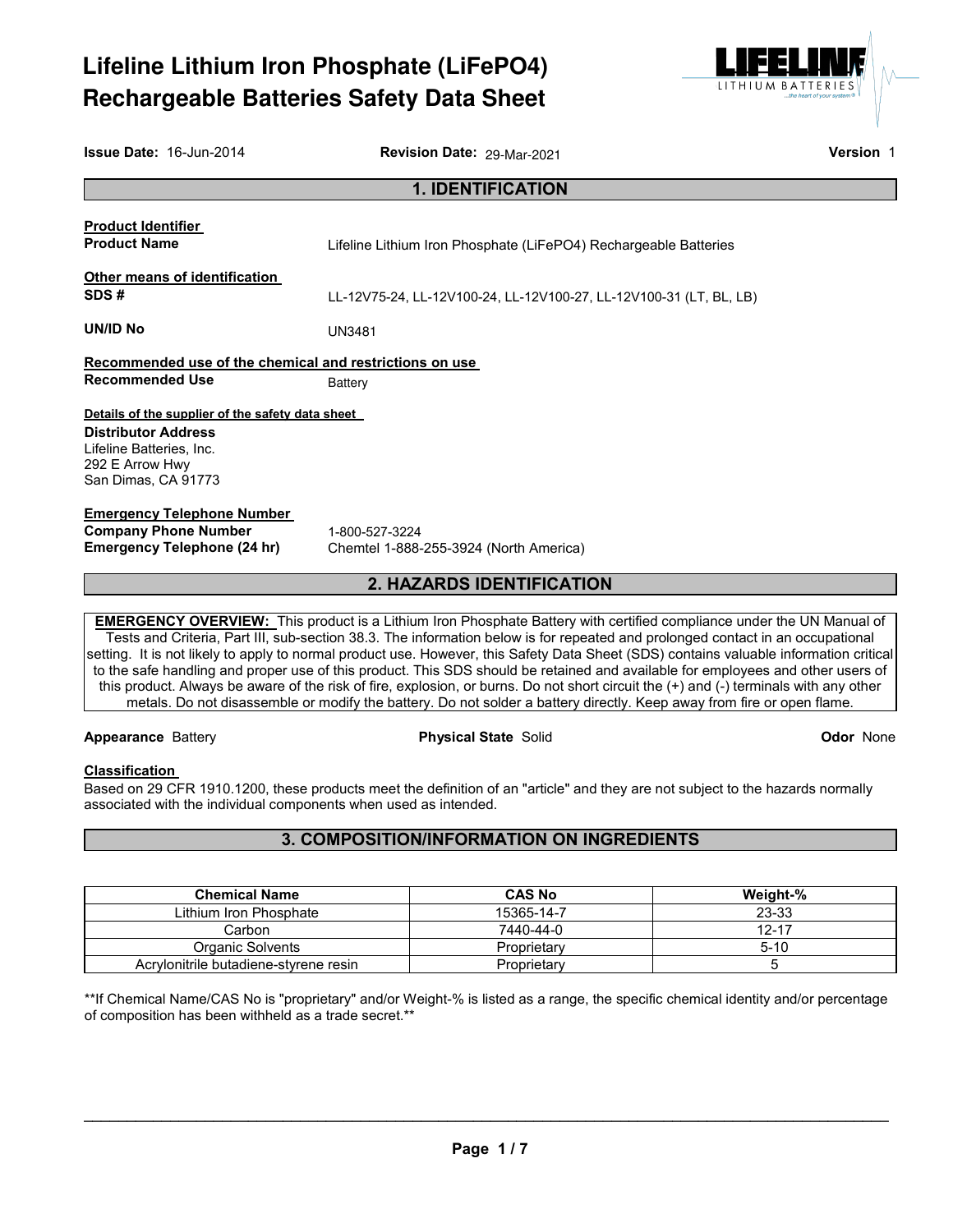# $\_$  ,  $\_$  ,  $\_$  ,  $\_$  ,  $\_$  ,  $\_$  ,  $\_$  ,  $\_$  ,  $\_$  ,  $\_$  ,  $\_$  ,  $\_$  ,  $\_$  ,  $\_$  ,  $\_$  ,  $\_$  ,  $\_$  ,  $\_$  ,  $\_$  ,  $\_$  ,  $\_$  ,  $\_$  ,  $\_$  ,  $\_$  ,  $\_$  ,  $\_$  ,  $\_$  ,  $\_$  ,  $\_$  ,  $\_$  ,  $\_$  ,  $\_$  ,  $\_$  ,  $\_$  ,  $\_$  ,  $\_$  ,  $\_$  , **4. FIRST-AID MEASURES**

#### **First Aid Measures**

| <b>General Advice</b>                      | Provide this SDS to medical personnel for treatment.                                                                    |  |
|--------------------------------------------|-------------------------------------------------------------------------------------------------------------------------|--|
| <b>Eye Contact</b>                         | Rinse thoroughly with plenty of water for at least 15 minutes, lifting lower and upper eyelids.<br>Consult a physician. |  |
| <b>Skin Contact</b>                        | Wash off immediately with plenty of water for at least 15 minutes.                                                      |  |
| <b>Inhalation</b>                          | Remove to fresh air.                                                                                                    |  |
| Ingestion                                  | Clean mouth with water and drink afterwards plenty of water.                                                            |  |
| <b>Most important symptoms and effects</b> |                                                                                                                         |  |
| <b>Symptoms</b>                            | Based on physical state of the product, accidental exposure is unlikely.                                                |  |
|                                            | <u>Indication of any immediate medical attention and special treatment needed</u>                                       |  |
| <b>Notes to Physician</b>                  | Treat symptomatically.                                                                                                  |  |
|                                            |                                                                                                                         |  |

# **5. FIRE-FIGHTING MEASURES**

#### **Suitable Extinguishing Media**

Use extinguishing measures that are appropriate to local circumstances and the surrounding environment.

| <b>Small Fire</b> | Carbon Dioxide, Dry Chemical, Foam, Water Fog.                                                                  |
|-------------------|-----------------------------------------------------------------------------------------------------------------|
| <b>Large Fire</b> | Move containers from fire area if you can do it without risk. Carbon Dioxide, Dry Chemical,<br>Foam, Water Fog. |

**Unsuitable Extinguishing Media** Not determined.

# **Specific Hazards Arising from the Chemical**

Exposing battery or cell to excessive heat, fire, or over voltage condition may cause flame or leak potentially hazardous organic vapors and produce hazardous decomposition products. Damaged or opened cells and batteries can result in rapid heating and the release of flammable vapors.

**Hazardous Combustion Products** Fire will produce irritating, corrosive and/or toxic gases.

#### **Protective equipment and precautions for firefighters**

As in any fire, wear self-contained breathing apparatus pressure-demand, MSHA/NIOSH (approved or equivalent) and full protective gear.

# **6. ACCIDENTAL RELEASE MEASURES**

#### **Personal precautions, protective equipment and emergency procedures**

| <b>Personal Precautions</b>      | Use personal protective equipment as required.                                           |
|----------------------------------|------------------------------------------------------------------------------------------|
| <b>Other Information</b>         | ELIMINATE all ignition sources (no smoking, flares, sparks or flames in immediate area). |
| <b>For Emergency Responders</b>  | Keep unnecessary and unprotected personnel from entering.                                |
| <b>Environmental Precautions</b> | See Section 12 for additional Ecological Information.                                    |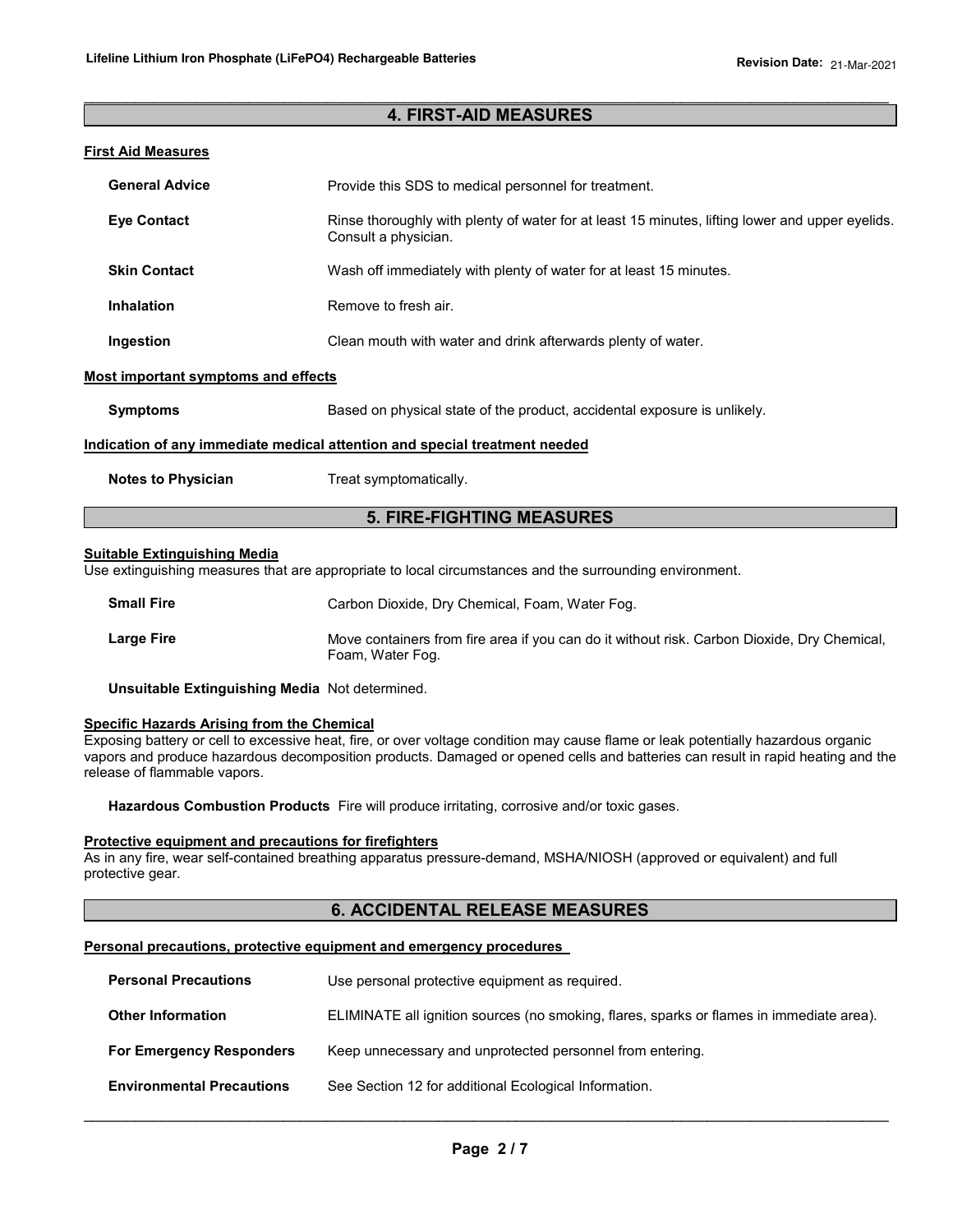| Methods and material for containment and cleaning up         |                                                                                                                                                                                                                                                                                                                                                                                                                                                                                                                                                                                                                                                                                                                                                                                                                                                                                                                                                                                                          |
|--------------------------------------------------------------|----------------------------------------------------------------------------------------------------------------------------------------------------------------------------------------------------------------------------------------------------------------------------------------------------------------------------------------------------------------------------------------------------------------------------------------------------------------------------------------------------------------------------------------------------------------------------------------------------------------------------------------------------------------------------------------------------------------------------------------------------------------------------------------------------------------------------------------------------------------------------------------------------------------------------------------------------------------------------------------------------------|
| <b>Methods for Containment</b>                               | Prevent further leakage or spillage if safe to do so. Do not release runoff from fire control<br>methods to sewers or waterways.                                                                                                                                                                                                                                                                                                                                                                                                                                                                                                                                                                                                                                                                                                                                                                                                                                                                         |
| <b>Methods for Clean-Up</b>                                  | Ground and bond containers when transferring material. Sweep up and shovel into suitable<br>containers for disposal. For waste disposal, see section 13 of the SDS.                                                                                                                                                                                                                                                                                                                                                                                                                                                                                                                                                                                                                                                                                                                                                                                                                                      |
|                                                              | 7. HANDLING AND STORAGE                                                                                                                                                                                                                                                                                                                                                                                                                                                                                                                                                                                                                                                                                                                                                                                                                                                                                                                                                                                  |
| <b>Precautions for safe handling</b>                         |                                                                                                                                                                                                                                                                                                                                                                                                                                                                                                                                                                                                                                                                                                                                                                                                                                                                                                                                                                                                          |
| <b>Advice on Safe Handling</b>                               | CHARGING/DISCHARGING: Cells and batteries are designed to be rechargeable.<br>However, abnormal charging may cause batteries to flame, and abnormal discharging may<br>result in damaging batteries. Use approved chargers and procedure only.<br>BATTERY DISASSEMBLE: Do not disassemble a battery in any case. If a battery was<br>unintentionally crushed or damaged, thus releasing its contents, rubber gloves must be<br>used to handle all battery components. Avoid inhalation of vapors that may be omitted.<br>BATTERY SHORT CIRCUIT: The battery is an energy source that converts electric power<br>into the chemical form of energy. Therefore, short circuiting the battery may cause the<br>chemical reaction to occur too intensively and provide an ignition source.<br>MIXED BATTERIES AND TYPES: Do not assemble batteries with series or parallel<br>connection. The use of old and new cells of varying capacity or different electrochemical<br>battery systems should be avoided. |
| Conditions for safe storage, including any incompatibilities |                                                                                                                                                                                                                                                                                                                                                                                                                                                                                                                                                                                                                                                                                                                                                                                                                                                                                                                                                                                                          |
| <b>Storage Conditions</b>                                    | Fix positive and negative terminals properly to avoid short circuit. Store in cold and well-<br>ventilated area preventing exposure from direct sunlight and other sources of heat.<br>Elevated temperatures can result in reduced battery service life.                                                                                                                                                                                                                                                                                                                                                                                                                                                                                                                                                                                                                                                                                                                                                 |
| <b>Incompatible Materials</b>                                | None known based on information supplied.                                                                                                                                                                                                                                                                                                                                                                                                                                                                                                                                                                                                                                                                                                                                                                                                                                                                                                                                                                |
|                                                              | 8. EXPOSURE CONTROLS/PERSONAL PROTECTION                                                                                                                                                                                                                                                                                                                                                                                                                                                                                                                                                                                                                                                                                                                                                                                                                                                                                                                                                                 |
| <b>Exposure Guidelines</b>                                   | This product presents no health hazards to the user when used according to label<br>directions for its intended purposes                                                                                                                                                                                                                                                                                                                                                                                                                                                                                                                                                                                                                                                                                                                                                                                                                                                                                 |
| <b>Appropriate engineering controls</b>                      |                                                                                                                                                                                                                                                                                                                                                                                                                                                                                                                                                                                                                                                                                                                                                                                                                                                                                                                                                                                                          |
| <b>Engineering Controls</b>                                  | Apply technical measures to comply with the occupational exposure limits.                                                                                                                                                                                                                                                                                                                                                                                                                                                                                                                                                                                                                                                                                                                                                                                                                                                                                                                                |
|                                                              | Individual protection measures, such as personal protective equipment                                                                                                                                                                                                                                                                                                                                                                                                                                                                                                                                                                                                                                                                                                                                                                                                                                                                                                                                    |
| <b>Eye/Face Protection</b>                                   | Refer to 29 CFR 1910.133 for eye and face protection regulations.                                                                                                                                                                                                                                                                                                                                                                                                                                                                                                                                                                                                                                                                                                                                                                                                                                                                                                                                        |
| <b>Skin and Body Protection</b>                              | Refer to 29 CFR 1910.138 for appropriate skin and body protection.                                                                                                                                                                                                                                                                                                                                                                                                                                                                                                                                                                                                                                                                                                                                                                                                                                                                                                                                       |
| <b>Respiratory Protection</b>                                | Refer to 29 CFR 1910.134 for respiratory protection requirements.                                                                                                                                                                                                                                                                                                                                                                                                                                                                                                                                                                                                                                                                                                                                                                                                                                                                                                                                        |
|                                                              | General Hygiene Considerations Handle in accordance with good industrial hygiene and safety practice. Do not eat, drink or<br>smoke when using this product.                                                                                                                                                                                                                                                                                                                                                                                                                                                                                                                                                                                                                                                                                                                                                                                                                                             |

 $\_$  ,  $\_$  ,  $\_$  ,  $\_$  ,  $\_$  ,  $\_$  ,  $\_$  ,  $\_$  ,  $\_$  ,  $\_$  ,  $\_$  ,  $\_$  ,  $\_$  ,  $\_$  ,  $\_$  ,  $\_$  ,  $\_$  ,  $\_$  ,  $\_$  ,  $\_$  ,  $\_$  ,  $\_$  ,  $\_$  ,  $\_$  ,  $\_$  ,  $\_$  ,  $\_$  ,  $\_$  ,  $\_$  ,  $\_$  ,  $\_$  ,  $\_$  ,  $\_$  ,  $\_$  ,  $\_$  ,  $\_$  ,  $\_$  ,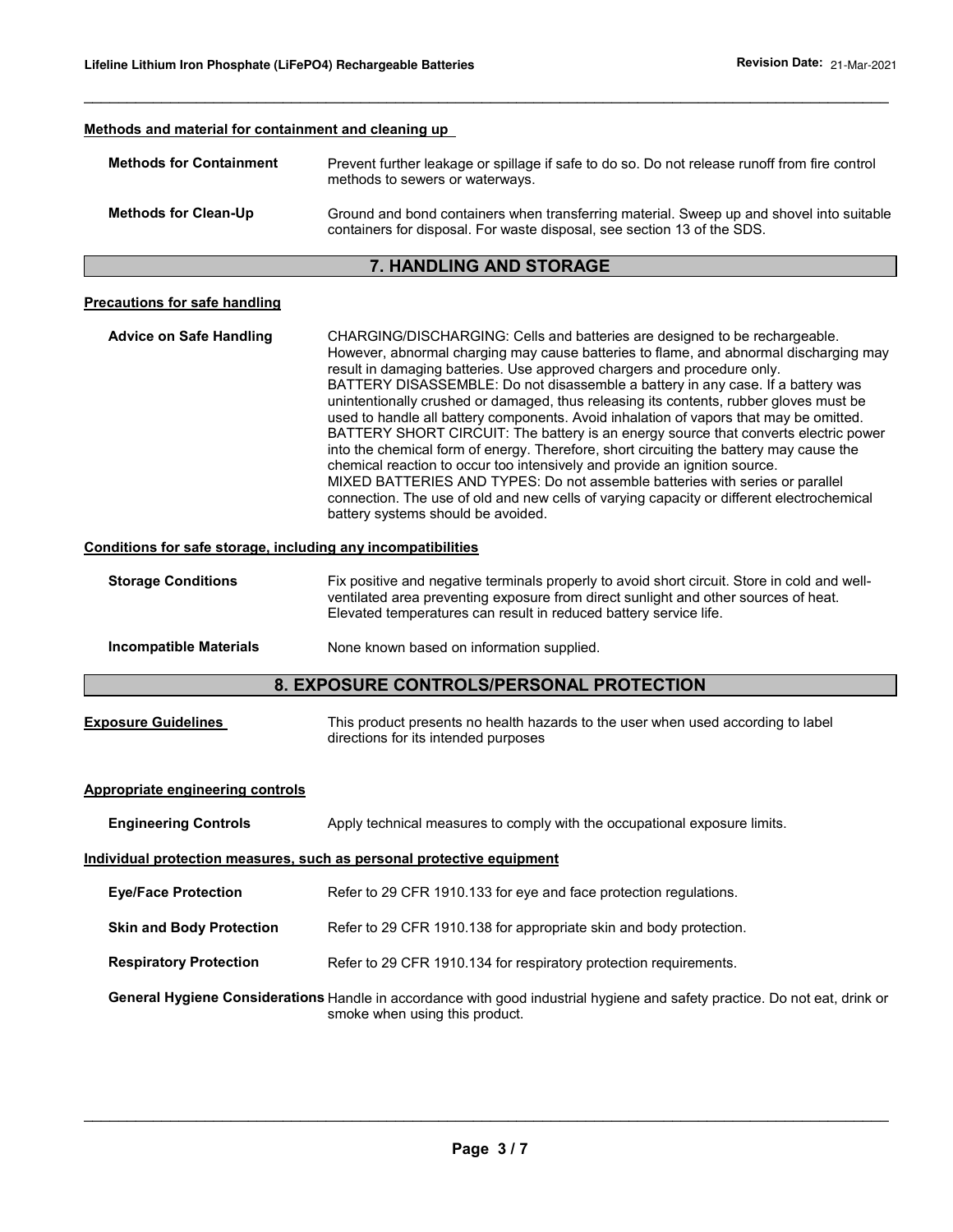# $\_$  ,  $\_$  ,  $\_$  ,  $\_$  ,  $\_$  ,  $\_$  ,  $\_$  ,  $\_$  ,  $\_$  ,  $\_$  ,  $\_$  ,  $\_$  ,  $\_$  ,  $\_$  ,  $\_$  ,  $\_$  ,  $\_$  ,  $\_$  ,  $\_$  ,  $\_$  ,  $\_$  ,  $\_$  ,  $\_$  ,  $\_$  ,  $\_$  ,  $\_$  ,  $\_$  ,  $\_$  ,  $\_$  ,  $\_$  ,  $\_$  ,  $\_$  ,  $\_$  ,  $\_$  ,  $\_$  ,  $\_$  ,  $\_$  , **9. PHYSICAL AND CHEMICAL PROPERTIES**

#### **Information on basic physical and chemical properties**

| <b>Physical State</b><br>Appearance<br>Color | Solid<br>Battery<br>Typical     | Odor<br><b>Odor Threshold</b> | None<br>No odor |
|----------------------------------------------|---------------------------------|-------------------------------|-----------------|
| <b>Property</b><br>рH                        | <b>Values</b><br>Not determined | Remarks • Method              |                 |
| <b>Melting Point/Freezing Point</b>          | Not determined                  |                               |                 |
| <b>Boiling Point/Boiling Range</b>           | Not determined                  |                               |                 |
| <b>Flash Point</b>                           | Not determined                  |                               |                 |
| <b>Evaporation Rate</b>                      | Not determined                  |                               |                 |
| <b>Flammability (Solid, Gas)</b>             | Not determined                  |                               |                 |
| <b>Upper Flammability Limits</b>             | Not determined                  |                               |                 |
| <b>Lower Flammability Limit</b>              | Not determined                  |                               |                 |
| <b>Vapor Pressure</b>                        | Not determined                  |                               |                 |
| <b>Vapor Density</b>                         | Not determined                  |                               |                 |
| <b>Specific Gravity</b>                      | Not determined                  |                               |                 |
| <b>Water Solubility</b>                      | Not determined                  |                               |                 |
| Solubility in other solvents                 | Not determined                  |                               |                 |
| <b>Partition Coefficient</b>                 | Not determined                  |                               |                 |
| <b>Auto-ignition Temperature</b>             | Not determined                  |                               |                 |
| <b>Decomposition Temperature</b>             | Not determined                  |                               |                 |
| <b>Kinematic Viscosity</b>                   | Not determined                  |                               |                 |
| <b>Dynamic Viscosity</b>                     | Not determined                  |                               |                 |
| <b>Explosive Properties</b>                  | Not determined                  |                               |                 |
| <b>Oxidizing Properties</b>                  | Not determined                  |                               |                 |

# **10. STABILITY AND REACTIVITY**

## **Reactivity**

If battery assembly is damaged, contents may release flammable vapors.

## **Chemical Stability**

Stable under recommended storage conditions.

#### **Possibility of Hazardous Reactions**

If battery assembly is damaged, contents may release flammable vapors.

**Hazardous Polymerization** Hazardous polymerization does not occur.

# **Conditions to Avoid**

Keep away from heat, sparks and open flame.

#### **Incompatible Materials**

None known based on information supplied.

#### **Hazardous Decomposition Products**

Fire will produce irritating, corrosive and/or toxic gases.

# **11. TOXICOLOGICAL INFORMATION**

## **Information on likely routes of exposure**

| <b>Product Information</b> | Under normal conditions of intended use, this material does not pose a risk to health |
|----------------------------|---------------------------------------------------------------------------------------|
| <b>Eve Contact</b>         | Avoid contact with eyes.                                                              |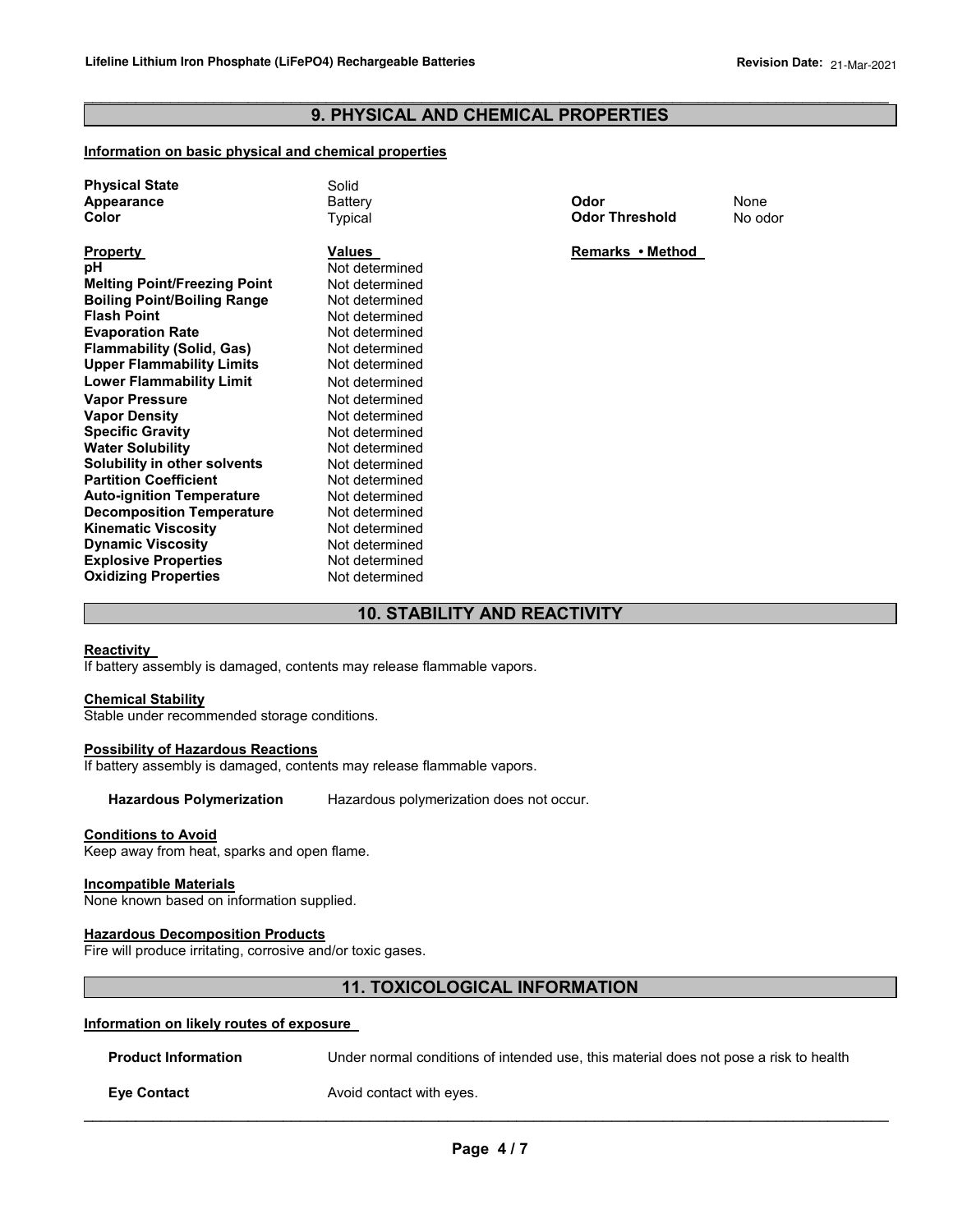**Skin Contact Avoid contact with skin.** 

**Inhalation Avoid breathing vapors or mists.** 

**Ingestion Do not taste or swallow.** 

#### **Component Information**

| <b>Chemical Name</b> | Oral LD50           | <b>Dermal LD50</b> | <b>Inhalation LC50</b> |
|----------------------|---------------------|--------------------|------------------------|
| Carbon               | 10000 mg/kg<br>Rat, |                    |                        |
| 7440-44-0            |                     |                    |                        |

 $\_$  ,  $\_$  ,  $\_$  ,  $\_$  ,  $\_$  ,  $\_$  ,  $\_$  ,  $\_$  ,  $\_$  ,  $\_$  ,  $\_$  ,  $\_$  ,  $\_$  ,  $\_$  ,  $\_$  ,  $\_$  ,  $\_$  ,  $\_$  ,  $\_$  ,  $\_$  ,  $\_$  ,  $\_$  ,  $\_$  ,  $\_$  ,  $\_$  ,  $\_$  ,  $\_$  ,  $\_$  ,  $\_$  ,  $\_$  ,  $\_$  ,  $\_$  ,  $\_$  ,  $\_$  ,  $\_$  ,  $\_$  ,  $\_$  ,

## **Information on physical, chemical and toxicological effects**

**Symptoms** Please see section 4 of this SDS for symptoms.

#### **Delayed and immediate effects as well as chronic effects from short and long-term exposure**

**Carcinogenicity** Based on the information provided, this product does not contain any carcinogens or potential carcinogens as listed by OSHA, IARC or NTP.

## **Numerical measures of toxicity**

Not determined

# **12. ECOLOGICAL INFORMATION**

# **Ecotoxicity**

The product is not classified as environmentally hazardous. However, this does not exclude the possibility that large or frequent spills can have a harmful or damaging effect on the environment.

#### **Persistence/Degradability**

Not determined.

#### **Bioaccumulation**

Not determined.

**Mobility** Not determined

#### **Other Adverse Effects**

Not determined

# **13. DISPOSAL CONSIDERATIONS**

#### **Waste Treatment Methods**

| <b>Disposal of Wastes</b>     | Lithium iron phosphate as a battery chemistry uses no heavy metals during the<br>manufacturing and is to be considered non-toxic and is approved for landfill disposal.<br>ALWAYS dispose/recycle batteries in accordance with applicable regional, national and<br>local laws and regulations. |
|-------------------------------|-------------------------------------------------------------------------------------------------------------------------------------------------------------------------------------------------------------------------------------------------------------------------------------------------|
| <b>Contaminated Packaging</b> | Disposal should be in accordance with applicable regional, national and local laws and<br>regulations.                                                                                                                                                                                          |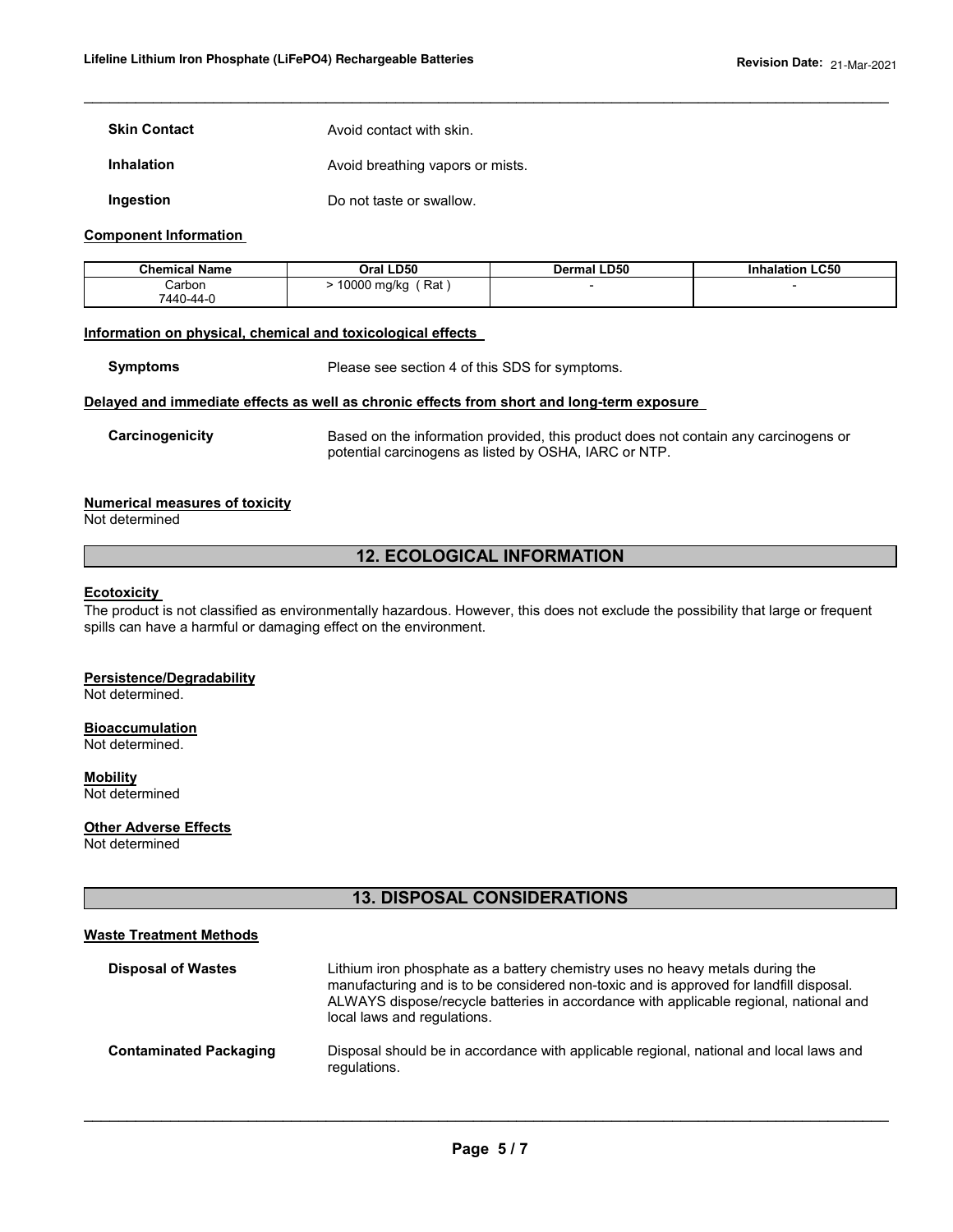# $\_$  ,  $\_$  ,  $\_$  ,  $\_$  ,  $\_$  ,  $\_$  ,  $\_$  ,  $\_$  ,  $\_$  ,  $\_$  ,  $\_$  ,  $\_$  ,  $\_$  ,  $\_$  ,  $\_$  ,  $\_$  ,  $\_$  ,  $\_$  ,  $\_$  ,  $\_$  ,  $\_$  ,  $\_$  ,  $\_$  ,  $\_$  ,  $\_$  ,  $\_$  ,  $\_$  ,  $\_$  ,  $\_$  ,  $\_$  ,  $\_$  ,  $\_$  ,  $\_$  ,  $\_$  ,  $\_$  ,  $\_$  ,  $\_$  , **14. TRANSPORT INFORMATION**

Lifeline Lithium Iron Phosphate (LiFePO4) Rechargeable Batteries are designed to comply with all applicable regulations as prescribed by industry and legal standards which includes compliance with the UN shipping Recommendations on the Transport of Dangerous Goods; IATA Dangerous Goods Regulations and applicable U.S. DOT regulations for the safe transport of lithium-ion batteries and the International Maritime applicable U.S. DOT regulations for the safe transport of lithium-ion batteries and the International Maritime Dangerous Goods Code. This battery has passed the UN Manual of Tests and Criteria Part Ill Subsection 38.3, which is required by all of the directives listed above. 38.3, which is required by all of the directives listed above.

International shipments of Lifeline Lithium Iron Phosphate (LiFePO4) Rechargeable Batteries are classified as Class 9, UN3480, Pack- ing Group II, by the International Civil Aviation Organization (ICAO) and the International Maritime Dangerous Goods (IMDG) Code. Packaging, markings and documentation requirements are defined in the International Air Transport Association (IATA) Dangerous Goods Regulations (DGR) Packing Instructions 965 and Packing Instruction P903 of the IMDG Code.

In the US, shipments of Lifeline Lithium Iron Phosphate (LiFePO4) Rechargeable Batteries are classified as Class 9, UN3480, Packing Group II, by the U.S. Hazardous Materials Regulations (HMR). . Packaging, markings, and documentation requirements are defined in Title 49 of the Code of Federal Regulations (CFR), Section documentation requirements are defined in Title 49 of the Code of Federal Regulations (CFR), Section 173.185. of the U.S. HMR. 173.185. of the U.S. HMR.

- (A) This consignment is packed in a clean, good and strong outer packaging.
- (B) This consignment does not contain any recalled and/or defective batteries.
- (C) This consignment have been packed in compliance with Section II of Pl965.
- (D) Handle with care, Flammability hazard exists if the package is damaged.
- (E) If package is damaged, batteries must be protected so as to prevent short circuit. Batteries are completely enclosed by inner packaging so as to prevent from short circuit